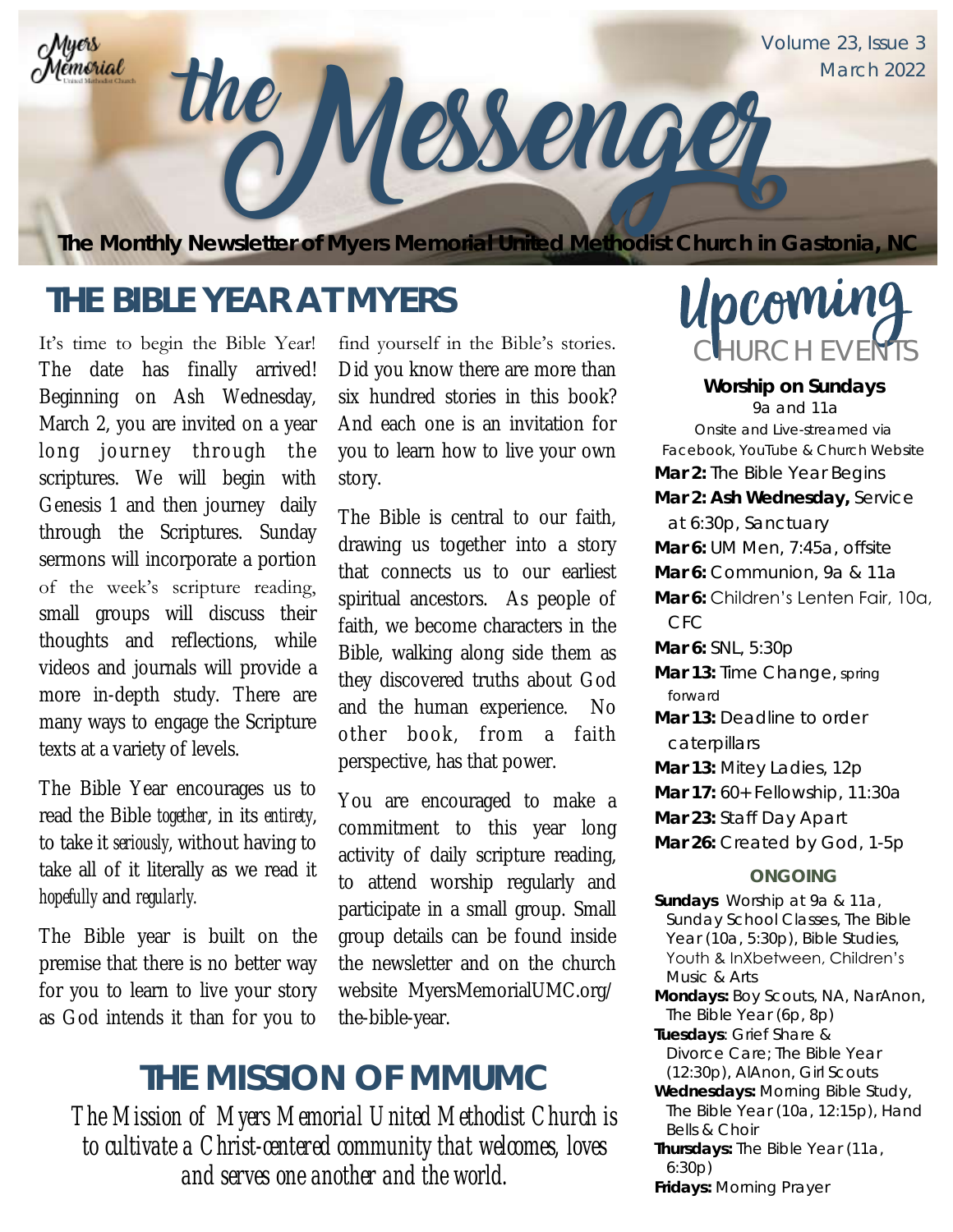### WHAT IS LENT?

Lent, in the Christian Church, is a period of preparation for Easter. It begins on Ash Wednesday (March 2) and lasts 40 days (not including Sundays). Ash Wednesday includes a service where we mark our foreheads with the ashes of last year's palm branches. Lent includes a time of self-examination and reflection as we remember the life of Christ and his death on the cross. Join us this season as we take on the practice of daily scripture reading and begin The Bible Year, counting our blessings with the Lenten Calendar and commit to being a part of Christ-centered community that welcomes, loves and serves one another and the world.

### MARK YOUR CALENDARS

*Ash Wednesday*, March 2, 6:30p, Sanctuary *Palm Sunday*, April 10, 9a & 11a, Sanctuary Guest preacher, Bishop Ken Carter *Maundy Thursday Service*, April 14, 6:30p, Sanctuary *Good Friday Tenebrae*, April 15, 6:30p *Easter Sunday*, April 17, 7a Sunrise Service,

Gathering Garden, 9a and 11a, Sanctuary

### EGGS & CANDY & TREATS

We're looking forward to an egg-citing time celebrating the surprises of Easter at the annual Easter egg hunt for children on April 10. We need your help in providing the hundreds of eggs that will be filled with individually wrapped candy or small treats. All donations will be greatly appreciated and can be left in the Narthex or the Church Office area.

### SUPPORT GROUPS

*GriefShare* meets in the Narthex on Tuesdays at 10a. *DivorceCare* meets via zoom on Tuesdays at 6:30p. New sessions of each group will begin on Tuesday, March 1. If you or someone you know would like to know more about these support groups please contact Connie Elzey at 704-864-3222 ext. 105 or dce@myersmemorialumc.com

### MARCH MISSION HIGHLIGHT

At the 2022 Leadership Summit, the Witness/ Outreach Committee cast a vision to "involve and engage every member of our community and church in the service of the least, the last and the lost". One of the ways we seek to do this is to educate one another on the mission connections at Myers Memorial UMC. This month, we highlight two ministries connected with our church: The Sandwich Club and The Loray Girls Home. You'll be seeing more information about each of these ministries through out March and ways you can engage with these ministries  $\sim$  notably the Lenten Calendar and the Children's Egg Hunt will benefit these programs. This month, please pray for these ministries and contemplate how you can be connected with them.

**The Sandwich Club** On the first Monday of each month, a group of dedicated individuals gather in the Myers kitchen to make 150+ sandwiches for the West Gastonia Boys & Girls Club *(310 S. Boyd Street)*. Sandwiches are lovingly prepared and then delivered to The Club along with other side items and drinks. It costs approximately \$200 per month to provide this one meal. The meals provided by volunteers and the Boys & Girls Club is often the only evening food these children receive.

**The Loray Girls Home** was established in 1986 to serve youth in need of a stable, caring environment, specifically girls ages 12-18 who are in foster care due to neglect, abuse or delinquency. The mission of the Loray Girls' Home is *to equip foster care youth with the means of being self-sufficient as they transition through the stages of adolescent and into adulthood, recognizing their unique needs and circumstances while enhancing their strengths and abilities*. Our own Angie Flake serves as the director of the Loray Girls Home and Susan Robinson serves on the board of directors. In December, your generosity provided Christmas gifts as well as assist in the back yard upgrades which will provide the young women with a safe place to relax.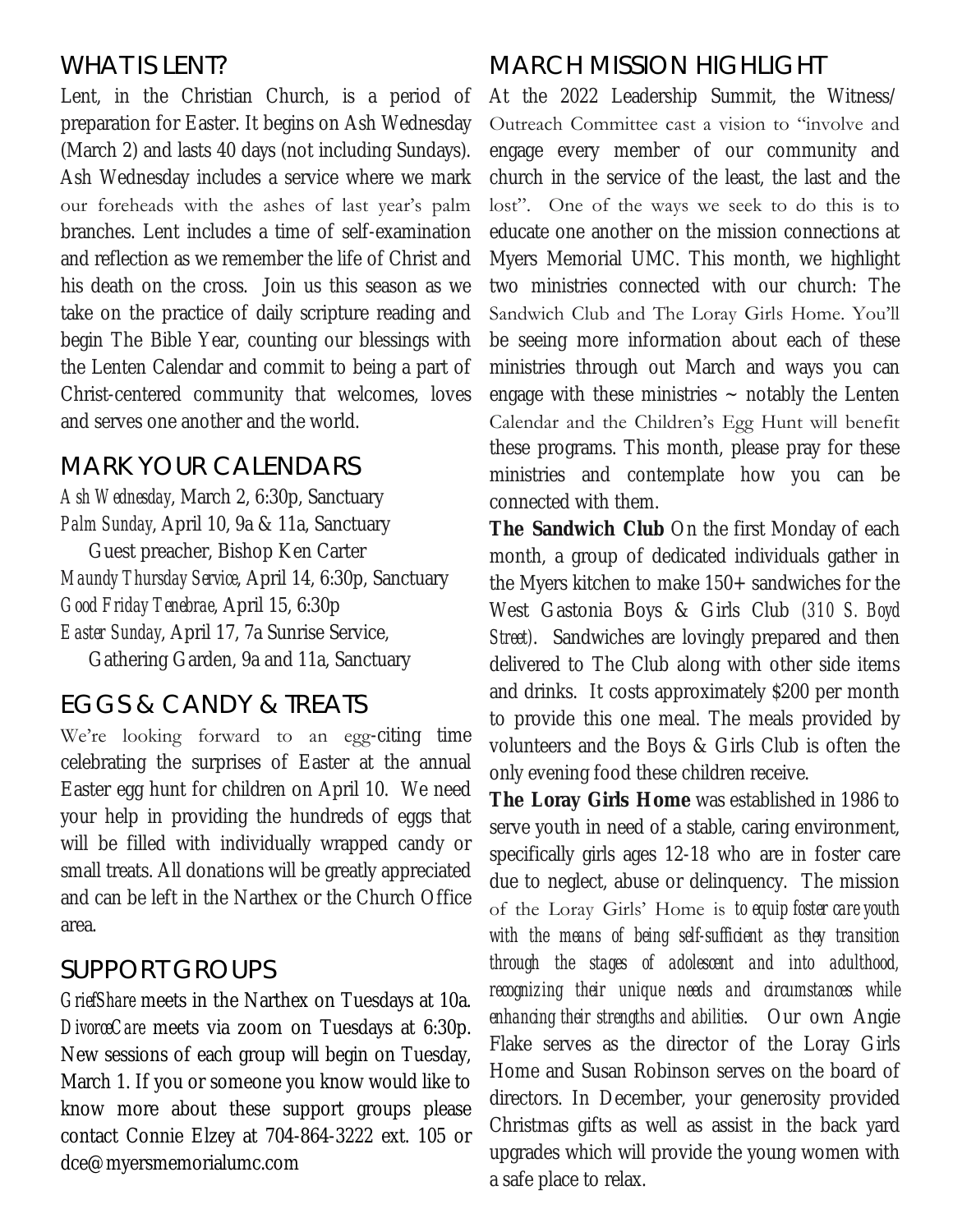

#### *Sunday's Groups start meeting March 6*

- **10am** New Life Class (Wendy Wade, facilitator) In Person, New Life Classroom
- **5:30pm** Sunday Night Live (Allison Evanoff, facilitator) In Person, E-104

#### *Monday's Groups start meeting March 7*

- **6pm** (Tonda Coonce & Susan Robinson, facilitators) In Person, E-104
- **8pm** via Zoom (Marty Brown, Thomas & Brinkley Rhodes, facilitators)

#### *Tuesday's Group starts meeting March 8*

 **12:30pm** via Zoom (Rev. Sarah Davis, facilitator)

#### *Wednesday's Groups start meeting March 2*

- **10am** Women's Bible Study, (Debbie Brown, facilitator) In Person, Asbury Room
- **12:15pm** (Staff facilitators), During Lent Only, In Person, E-104

#### *Thursday's Groups start meeting March 3*

- **11am** (Ann Peninger & Laurie Knight, facilitators) In Person, E-104
- **6:30pm** Soul Purpose (Rev. Everett Stoddard, facilitator) In Person and Zoom, Asbury Room



|               | March 2, 2022  | Genesis 1:1-3:24     |
|---------------|----------------|----------------------|
|               | March 3, 2022  | Genesis 34:1-5:32    |
|               | March 4, 2022  | Genesis 6:1-9:17     |
| $\Rightarrow$ | March 5, 2022  | Genesis 9:18-11:32   |
| $\Rightarrow$ | March 6, 2022  | Genesis 12:1-14:24   |
| $\Rightarrow$ | March 7, 2022  | Genesis 15:1-17:27   |
| $\Rightarrow$ | March 8, 2022  | Genesis 18:1-20:18   |
| $\Rightarrow$ | March 9, 2022  | Genesis 21:1-23:20   |
|               | March 10, 2022 | Genesis 24:1-25:18   |
| $\Rightarrow$ | March 11, 2022 | Genesis 25:19-28:9   |
| $\Rightarrow$ | March 12, 2022 | Genesis 28:10-30:43  |
| $\Rightarrow$ | March 13, 2022 | Genesis 31:1-36:43   |
| $\Rightarrow$ | March 14, 2022 | Genesis 37:1-41:57   |
| $\Rightarrow$ | March 15, 2022 | Genesis 42:1-45:28   |
| $\Rightarrow$ | March 16, 2022 | Genesis 46:1-50:26   |
| $\Rightarrow$ | March 17, 2022 | Exodus 1:-4:31       |
| $\Rightarrow$ | March 18, 2022 | Exodus 5:1-7:13      |
| $\Rightarrow$ | March 19, 2022 | Exodus 7:14-12:30    |
| $\Rightarrow$ | March 20, 2022 | Exodus 12:31-15:21   |
| $\Rightarrow$ | March 21, 2022 | Exodus 15:22-18:27   |
|               | March 22, 2022 | Exodus 19:1-21:36    |
|               | March 23, 2022 | Exodus 22:1-24:18    |
|               | March 24, 2022 | Exodus 25:1-30:38    |
|               | March 25, 2022 | Exodus 28:1-30:38    |
| $\rightarrow$ | March 26, 2022 | Exodus 31:1-34:35    |
|               | March 27, 2022 | Exodus 35:1-40:38    |
| $\Rightarrow$ | March 28, 2022 | Leviticus $1:1-4:35$ |
|               | March 29, 2022 | Leviticus 5:1-7:38   |
|               | March 30, 2022 | Leviticus 8:1-10:20  |

 $\Rightarrow$  March 31, 2022 Leviticus 11:1-14:57

### www.MyersMemorialUMC.org/the-bible-year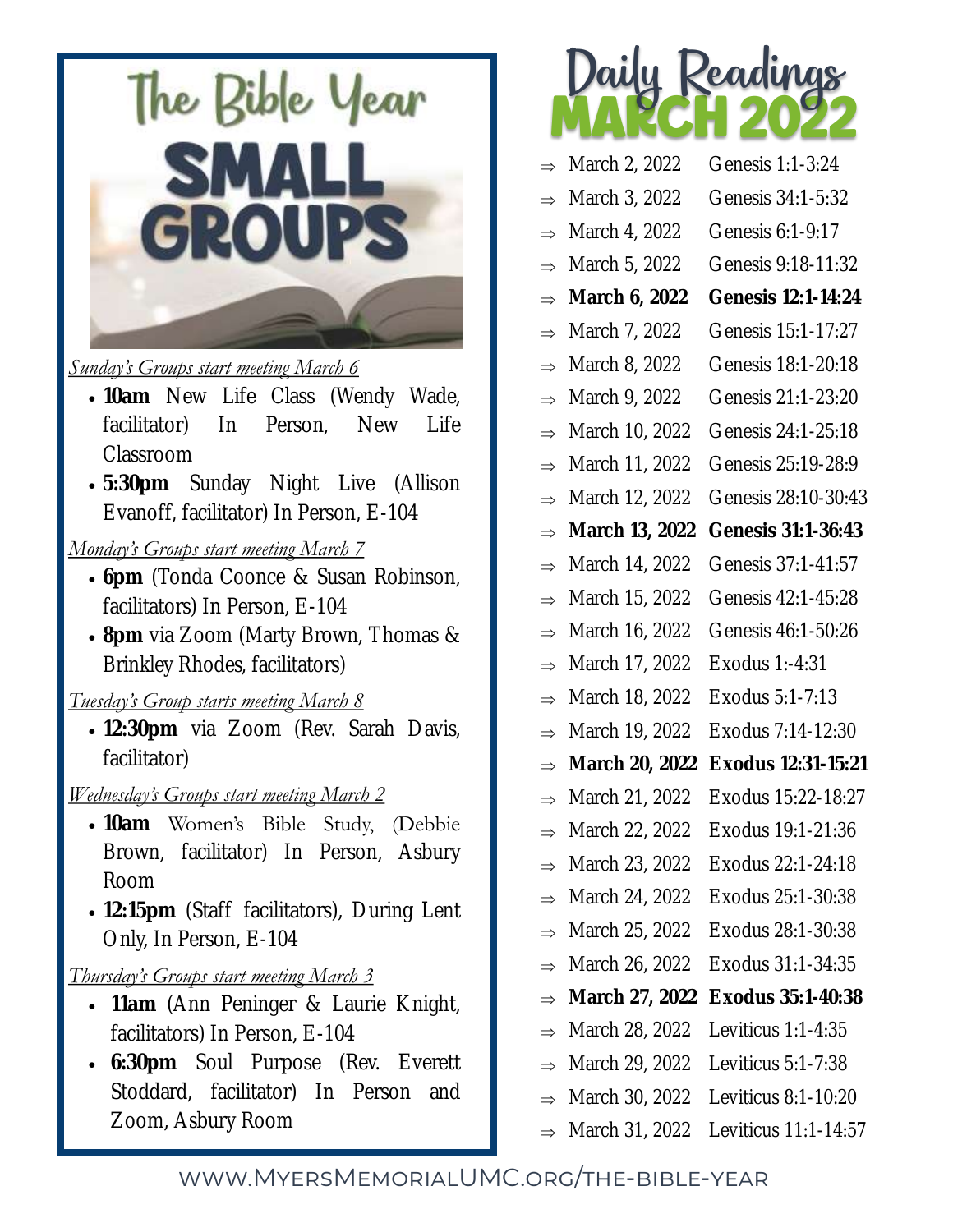### A NOTE OF SAFETY

We are excited to be hosting small groups in various locations throughout our buildings. And with the start of The Bible Year we will add additional small groups in March! The Trustees and Finance Committee Chairpersons, Allen Proctor & Wendy Wade, are asking all small groups meeting at the church refrain from propping open any and all outside doors-even if just a little bit. This will alleviate a variety of issues we have recently encountered such as increased utilities and security concerns. In the interest of hospitality - the small group leader (or a designated person) is encouraged to stand at the door prior to gathering to welcome participants. Small group leaders will have a shareable door key code that will allow access the back door and the CFC portico door while maintaining a secure entryway.

### UNITED METHODIST MEN

Will meet off site this month! Gather at 7:45a on March 6th at Gastonia's newest breakfast spot, *Eggs Up Grill* (2609 S. New Hope Rd) for a Dutch-treat breakfast and guest speaker Rev. Dwayne Burks. Please let Mike Rhodes know if you are planning to attend so adequate space can be arranged. Mike Rhodes, call/text: 980-329-2484 or email rhodesmike82@gmail.com.

#### GOING HOME: A JOURNEY WITH RUTH

*Wherever you go, I will go; and wherever you stay, I will stay. Ruth 1:16b (CEB)*

It's been two years since our last retreat! Join the "Homecoming" at the 2022 Camp Tekoa Church Wide Retreat in Hendersonville, NC, Friday, April 29 through Sunday, May 1. This is a great time for the entire church to retreat to the beautiful Camp Tekoa! More details are coming soon but you'll want to contact Connie now to start reserving space - need a bunk? A whole cabin? Tell Connie today at dce@myersmemorialumc.com or 704-864-3222.

### 60+ FELLOWSHIP

This monthly fellowship group is open to all who wish to participate and find them in this age range! If you've ever met the folks that gather - they're super young at heart! Each month they gather for fellowship at a location around town. This March you're invited to gather at *Eggs Up Grill* (2609 S. New Hope Rd) at 11:30 am on Thursday, March 17. Invite a friend!

#### PERCOLATE

Are you looking for a place to land on Sundays at 10am? You're invited to a gathering in Room 105 for conversation and coffee or tea. Not sure what the topic will be but something will be percolating and we'd love to have you join us!

### COMMUNION ON MARCH 6

The Sacrament of Communion will be offered on March 6 during the 9a and 11a worship services. As you enter the sanctuary, please pick up a small bag of prepared elements. We will partake in the pews during the service. We continue to maintain safe health protocols for partaking in the bread and juice, yet we celebrate having communion together in the Sanctuary. Communion is open to all persons, regardless of age, for this is the Lord's table, not ours. If you are unable to participate and would like to receive the consecrated (blessed) elements, please contact the church office and we will make arrangements for you to share in the body of Christ.

### TECHNOLOGY HELP

Can you work the remote for your TV? Then you can do this! Your help is needed in "The Box" on Sunday mornings. Each worship service requires 3 volunteers to make the service happen! Stop by the box next Sunday and tell them you want to know more - someone will show you around and you can decide where you feel the most comfortable serving.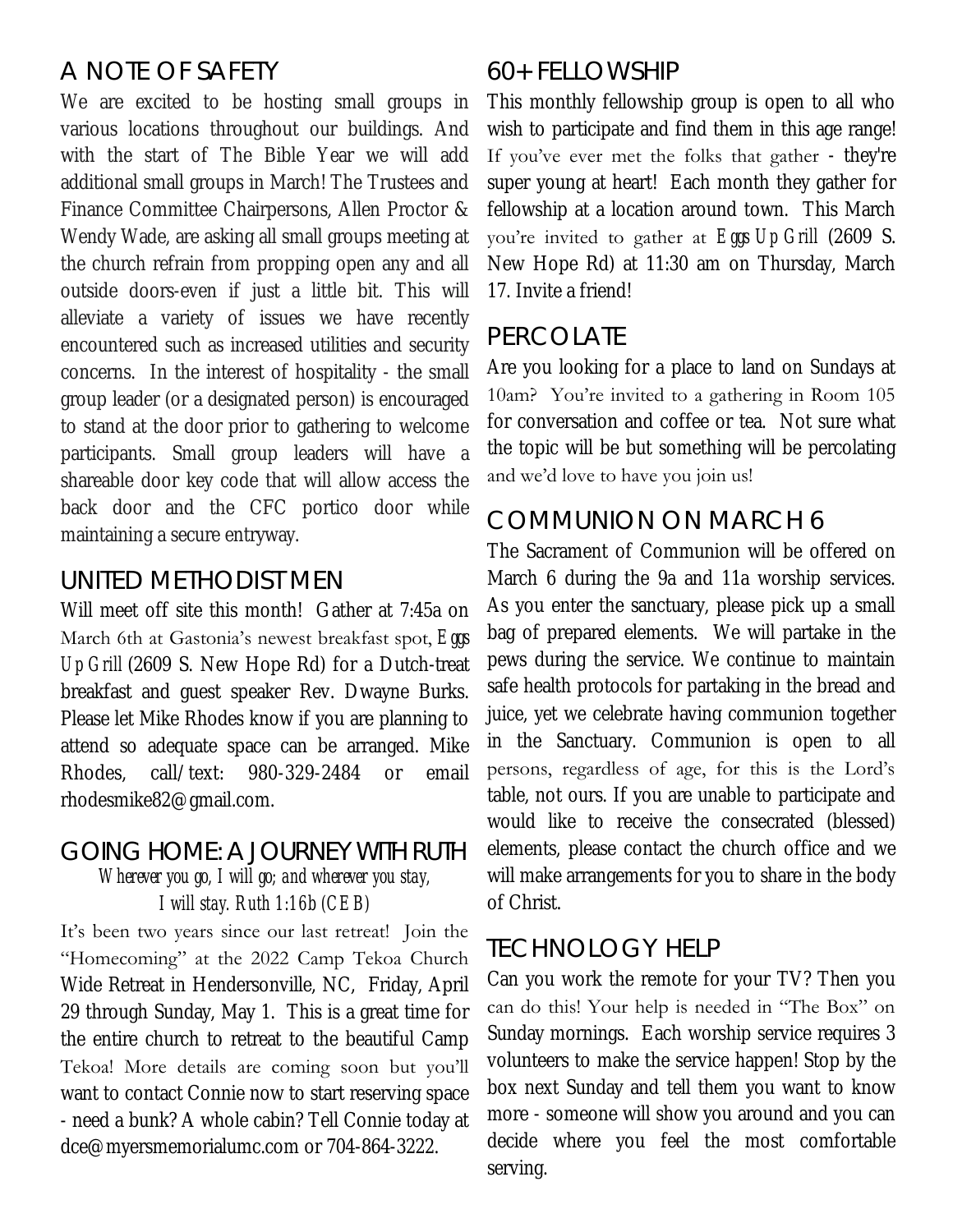### BUTTERFLIES FOR EASTER

The butterfly is a mesmerizing creation that captures the beauty of God's creative power to transform even the tiniest creatures. You are invited to see for your own eyes this transformative power through purchasing caterpillars and raising them to butterflies for an Easter morning release! Don't worry! It's simple and plenty of instructions will be provided! Deadline to order is Sunday, March 13.



*Starter Bundle: \$14 each includes 1 Small Cage and 2 Caterpillars Additional Caterpillars: \$2 each*

*Additional Small Cage: \$12 each (8" tall, collapsible for storage and holds up to 4 butterflies*

You may place your order at [www.MyersMemorialUMC.org/children or you](https://forms.gle/xGnHf4B99yQ1LSREA)  [may s](https://forms.gle/xGnHf4B99yQ1LSREA)end in your order with payment via mail or dropping it by the church by March 13th. Please remember to include a phone or email address where we can contact you when the caterpillars arrive. These are live animals and we cannot guarantee that each one will become a butterfly. It is advised to purchase more than you may need. Caterpillars will arrive to the church around late March. You will be notified when they are ready for pick up and your prompt response to pick up is necessary so that they are in the proper stage for an Easter release (April 17) no matter where you are to celebrate the Risen Savior in 2022. Orders must be received at the church by March 13th.

### CHILDREN'S LENTEN FAIR

Children (preschool - 4th grades) are invited to gather in the CFC for a fun exploration of the season of Lent. From pretzels and ashes to palm branches and donkeys, we'll learn how this all helps us understand God's great love for us in Jesus!



### CREATED BY GOD

*Saturday, March 26, from 1pm to 5 pm*

Conversations with children can be difficult at times, especially on the topic of human sexuality. Created by God offers a healthy Biblical and Christian perspective on human sexuality, values and relationships. This event is open to all 4th, 5th & 6th graders and parents. This event is not exclusive to Myers members, invite others to join in the conversation. Please visit myersmemorialumc.org/youth for more details or contact Tresca McSwain or Connie Elzey.

### CHILDREN'S MUSIC & WORSHIP ARTS

*Tony Sane, Director of Music, tony@myersmemorialumc.com*

Preschool through 4th graders are invited for an hour of music, crafts and other fun worship arts activities each Sunday evening. We'll move, make music and praise God with our whole selves! We will meet 5:30-6:30p on the 3rd floor of the education building each Sunday in March. The children will participate in the 9a worship service on Sunday, March 13.

### CHILDREN'S SUNDAY SCHOOL

We're digging into the Bible in One Year too! We're on a whirlwind journey from Genesis to Revelation beginning March 13th! Children will discover that they're a lot like people God has always loved and worked through while building a relationship with God and friends.

Children (preschool to 4th grades) gather each Sunday in the CFC at 10 for a brief time of music and movement before heading to their age level classes with some of the most amazing teachers! Children return to the CFC for pick up at 10:40a.

> **Church Office Hours**  Mondays - Thursdays 8:30a to 4p *Closed on Fridays,*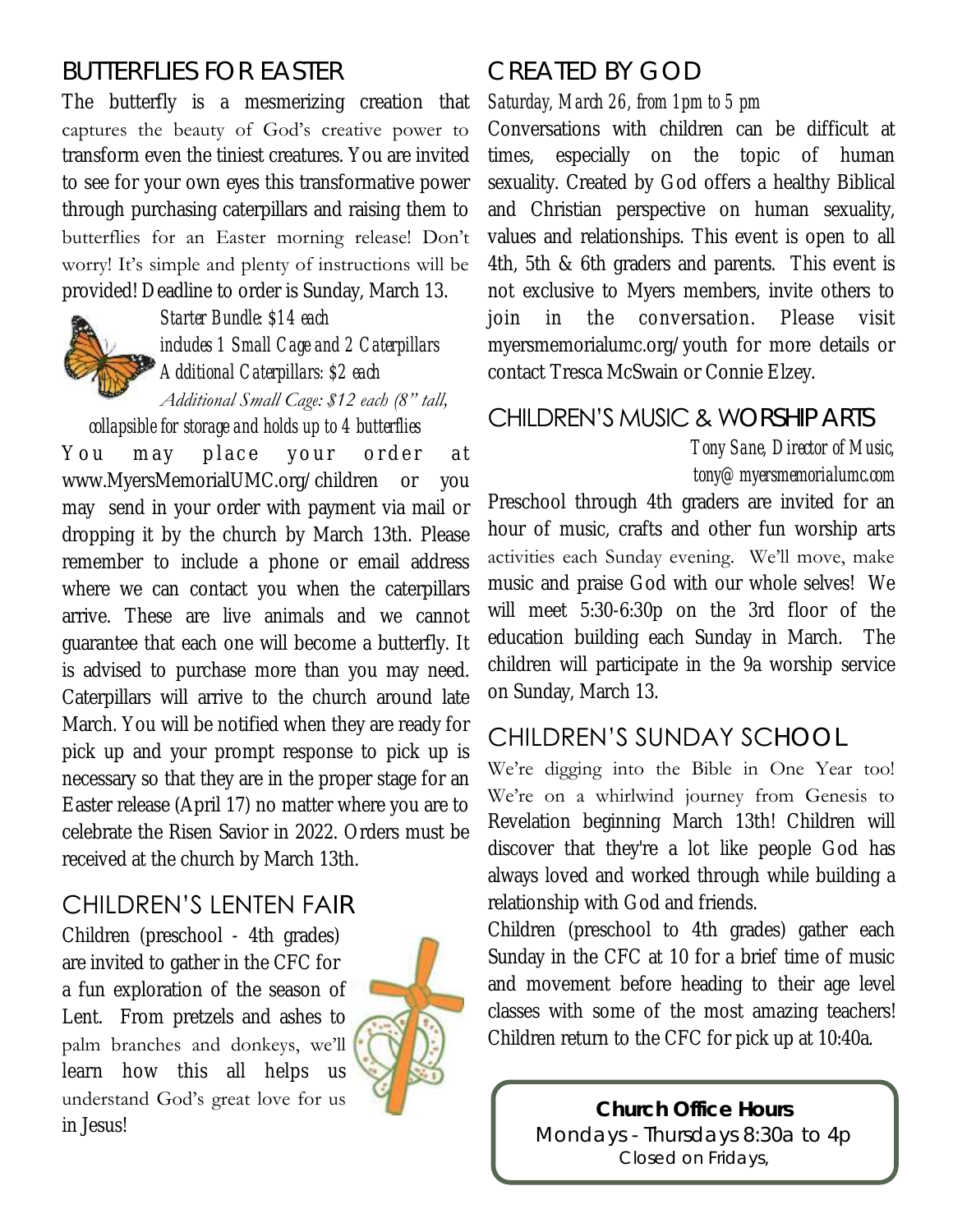### MYERS YOUTH & INXBETWEEN SUNDAY MORNINGS

Meet Downstairs each Sunday morning at 10am for Sunday School! InXbetweens (5th & 6th graders) meet in the classroom while the Youth (7th-12th graders, meet in the Lounge. If you have questions about any of the ministries with the 5th-12th graders at Myers Memorial UMC, please contact Tresca McSwain, director of Youth & Young Adults (thmcswain@gmail.com, 704-477-7447)

### TEKOA TAKES OVER

We're trying this again! Tekoa Foothills will be here to take over the InXbetween meeting on March 6 from 5:30p to 6:30p. Gather in the Youth Lounge then enjoy leadership from Tekoa Foothills as we explore what it means to serve God at Camp! IXB parents are invited to come back at the end of the meeting to ask any questions about the Summer Mission Adventure.

### MYERS YOUTH & INXBETWEEN MIND MATTERS & ME

How can we recognize when life gets too much? Where can we go when we need to talk? What do you do if a friend needs to listen? Youth & InXbetweens are invited to gather on Sunday evenings from 5:30p to 6:30p with experts in the field as well as your friends and church family to explore this wonderful mind of yours! There will be separate programming for the Youth and InXbetweens.

### SUMMER ADVENTURES IN MISSION

Check out www.MyersMemorialUMC.org/youth, for all the details related to this summer's mission adventures for some of the younger servants at Myers, including the opportunities for adults to attend as chaperones (and doing all the fun stuff too) or to sponsor a youth on one of these formative adventures!

### CHANGE THE WORLD

Are you ready to change the world? What difference can a few coins make? A world of difference when we put our coins together. This lent, you are invited to make a sacrificial gift motivated by the Lenten calendar (on the next page). You are encouraged to spend six days of the week counting your blessings then counting your coins, adding them together for a Palm Sunday special collection. On Sundays, you're to offer your prayers for others who may not share in the same blessings. On Palm Sunday, April 10, stop by the children's Egg Hunt around 10am to add your coins to theirs. The Outreach/Witness committee will be hiding Myers Mission Money in the eggs too! When the money is found, the children will then 'spend' it in the basket of their choice - in essence telling the committee how to spend money in our community! The collections will support the Loray Girls Home, Myers' Sandwich Brigade (Myers Members who prepare a monthly sandwich meal for children at the West Gastonia Boys & Girls Club) and the Children's Choice: Holy Angels. Count your blessings and let's change the world together!

### **Myers by the Numbers**

#### WWW.MYERSMEMORIALUMC.ORG/GIVE

| $\mathsf{I}$ y $\mathsf{I}$ J<br>◡<br>UTO TIUTINOTO<br>as of 2/22/22 |           | Jan. 23   |           | Feb. 6           |           | Feb. 13    | Feb. 20   |              |
|----------------------------------------------------------------------|-----------|-----------|-----------|------------------|-----------|------------|-----------|--------------|
| Offering                                                             | \$9,496   |           | \$11,472  |                  | \$6,892   |            | \$7,865   |              |
| In-Person Attendance                                                 | 9am<br>26 | ∏am<br>78 | 9am<br>45 | <b>Ham</b><br>90 | 9am<br>43 | 11am<br>95 | 9am<br>25 | l 1am<br>110 |
| Facebook Engagements<br>(comments, likes, shares)                    | 88        | 130       | 83        | 116              | 96        | 130        | 102       | 109          |
| <b>Estimated People Reached</b><br>via Facebook                      | 507       | 393       | 412       | 559              | 770       | 372        | 409       | 371          |
| YouTube Views                                                        | 29        | 37        | 12        | 38               | 19        | 33         |           | 31           |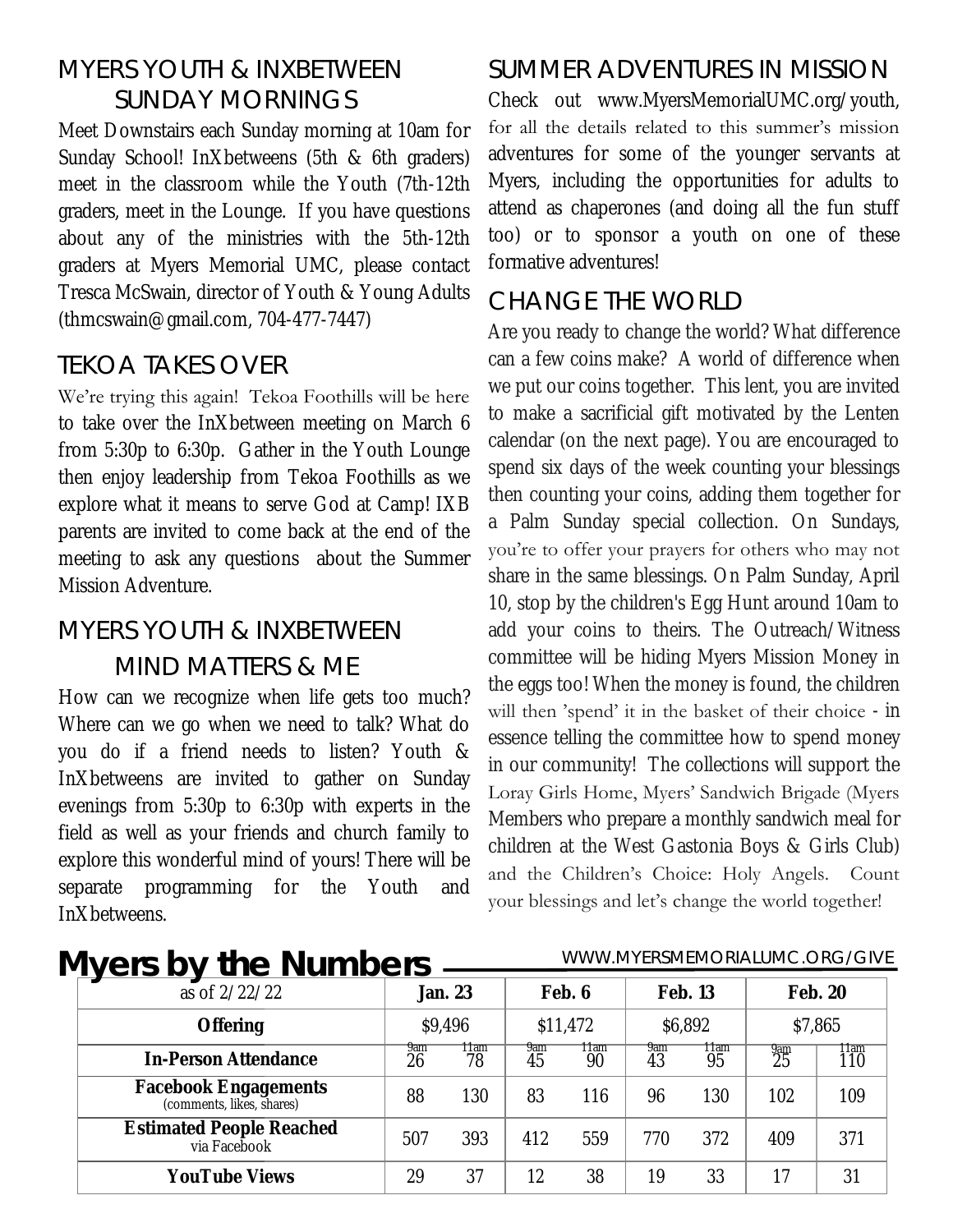| a challenge to cha                                                                                                                                                                                                    |                                                                                  |                                                                                          |                                                                           | nge the world one coin a a time                                                                                                                                                                                                                                                                                               |                                                                             |                                                                      |
|-----------------------------------------------------------------------------------------------------------------------------------------------------------------------------------------------------------------------|----------------------------------------------------------------------------------|------------------------------------------------------------------------------------------|---------------------------------------------------------------------------|-------------------------------------------------------------------------------------------------------------------------------------------------------------------------------------------------------------------------------------------------------------------------------------------------------------------------------|-----------------------------------------------------------------------------|----------------------------------------------------------------------|
| United Methodist Church<br>Memorial<br>ryes                                                                                                                                                                           |                                                                                  |                                                                                          | Ash Wednesday<br>A coin for every<br>March 2<br>lamp.                     | A coin for every<br>light switch.                                                                                                                                                                                                                                                                                             | A coin for every<br>candle.                                                 | flashlight (including<br>your smartphone).<br>A coin for every       |
| the gift of light. Pray for those<br>Pray today, thanking God for<br>who live in darkness.                                                                                                                            | box of band aids.<br>A coin for every                                            | bottle of vitamins.<br>A coin for every<br>œ                                             | A coin for every<br>box of tissues.<br>ᡐ                                  | A coin for every<br>bottle of hand<br>sanitizer.<br>$\overline{a}$                                                                                                                                                                                                                                                            | tube of toothpaste.<br>A coin for every<br>toothbrush and                   | covid-19 mask in<br>A coin for every<br>your house.<br>$\frac{1}{2}$ |
| your health. Pray for those who<br>Pray today, thanking God for<br>are sick.<br>$\frac{3}{2}$                                                                                                                         | A coin for every<br>ball cap or hat.<br>$\overline{4}$                           | A coin for day you<br>have read the<br><b>Bible Year</b><br>Scriptures.<br>$\frac{5}{2}$ | A coin for every<br>pair of jeans or<br>pants.<br>$\frac{8}{1}$           | A coin for every<br>coat.<br>$\geq$                                                                                                                                                                                                                                                                                           | A coin for every t-<br>shirt.<br>$\frac{8}{1}$                              | A coin for every<br>sweatshirt.<br>$\tilde{ }$                       |
| who lack clothing to keep them<br>clothing that protects you from<br>Pray today, thanking God for<br>the elements. Pray for those<br>warm and dry.                                                                    | dance, or exercise<br>piece of athletic,<br>A coin for every<br>equipment.<br>21 | A coin for every<br>electronic video<br>game.<br>22                                      | A coin for every<br>(phone, tablet,<br>smart device<br>watch, etc.)<br>23 | A coin for every<br>television.<br>24                                                                                                                                                                                                                                                                                         | animal, figurine, or<br>A coin for every<br>doll, stuffed<br>trinket.<br>25 | A coin for every<br>board or card<br>game<br>26                      |
| how you can enjoy entertainment.<br>Pray today, thanking God for<br>Pray for those who would be<br>grateful for just one of these.<br>22                                                                              | A coin for every<br>box of cereal.<br>28                                         | A coin for every<br>can of soup.<br>29                                                   | A coin for every<br>type of bread.<br>్ల                                  | read the Scriptures<br>for the Bible Year.<br>day you have not<br>A coin for every<br>5                                                                                                                                                                                                                                       | box of snack food.<br>A coin for every<br>bag of chips or<br>April 1        | A coin for every<br>jar of peanut<br>butter.<br>Σ                    |
| Pray today, thanking God for<br>the food you enjoy. Pray for<br>those who have no food this<br>day.                                                                                                                   | room in your home.<br>A coin for every                                           | electrical outlet in<br>A coin for every<br>your home.                                   | chair in your home.<br>A coin for every                                   | desk/workspace in<br>A coin for every<br>your home.                                                                                                                                                                                                                                                                           | A coin for every<br>chair.<br>ω                                             | A coin for every<br>bed.<br>ᡐ                                        |
| Time to spend your coins to change the world! Stop by<br>the Egg Hunt Table between services to 'spend' your<br>coins! Select a jar to add your coins and let them<br>multiply to change the world!<br>10 Palm Sunday |                                                                                  |                                                                                          |                                                                           | Money hidden in their eggs to spend on three different helping agencies<br>At the Easter Egg Hunt (April 10), the children will find Myers Missio<br>This Lent you are challenged to change the world with your coins<br>'ou are invited to add your coins to the baskets and together,<br>we can change the world for others |                                                                             |                                                                      |